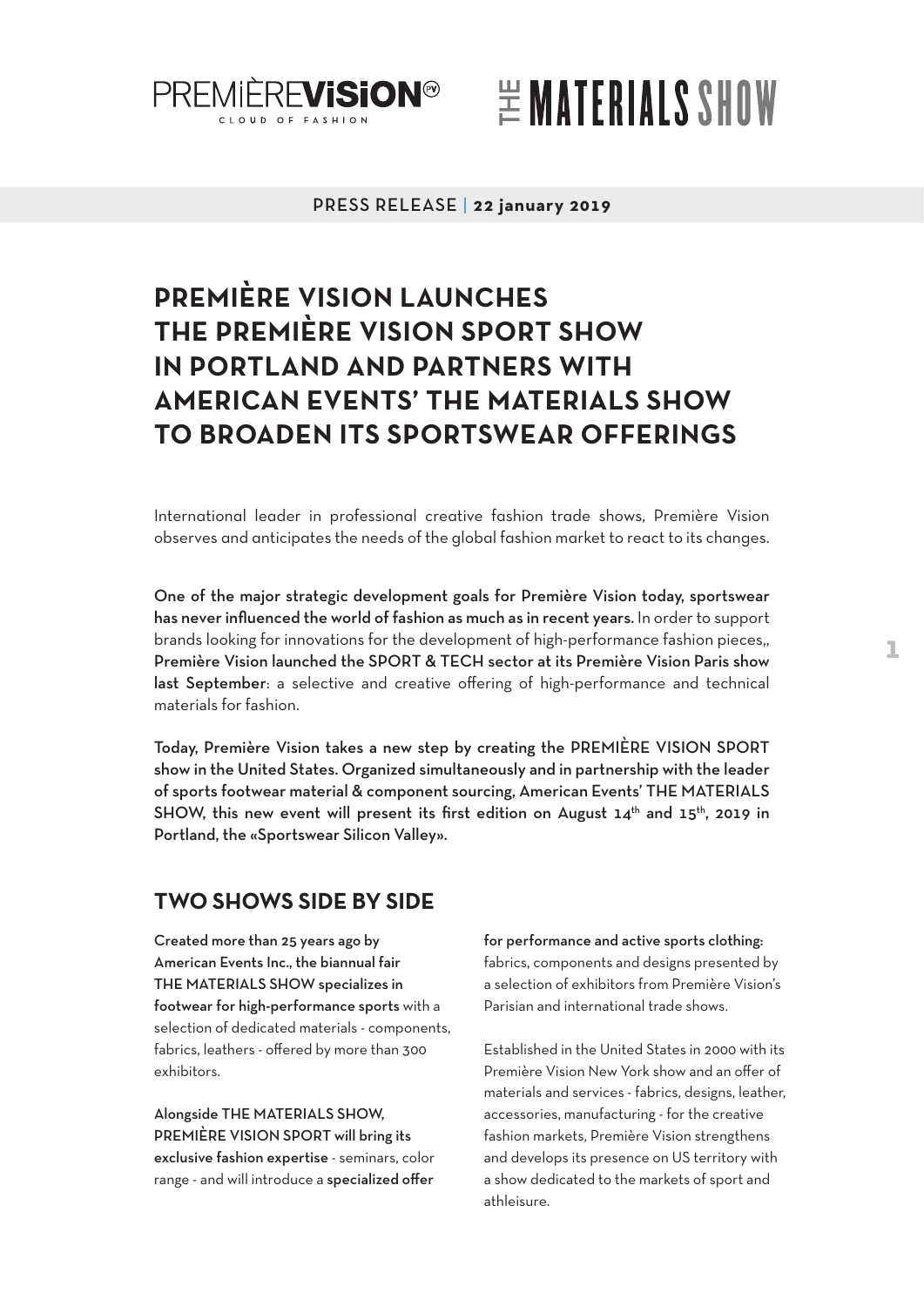

# $\cong$  MATERIALS SHOW

### PRESS RELEASE | **22 january 2019**

## **SPORTSWEAR: A GROWING MARKET**

The global sportswear market has seen continued growth between 2011 and 2016 to reach \$ 280 bn in 2016 (Source Euromonitor International). American brands dominate the worldwide sportswear market, with the United States representing 37% of global sales, or \$ 103 billion in 2016, with the following break-down: 70 billion for sportswear (+4.4%) and 32 billion for shoes (+8.8%).

## **ABOUT THE MATERIALS SHOW**

Each year, American Events organizes 4 editions of THE MATERIALS SHOW dedicated to the footwear and sportswear markets, where representatives from brands such as Nike, Adidas, New Balance, and Timberland walk the show floor to discover what's leading the market in technology and style:

- 2 editions (August & March) of the NE Materials Show in Wilmington, Massachusetts, on the East Coast, presenting 200 exhibitors and welcoming 800 visitors.
- 2 editions (August & February) of the NW Materials Show in Portland, Oregon, on the West Coast, which gathers together 300 exhibitors and 1,500 attendees.

Find out more at : [www.americanevents.com](http://www.americanevents.com)

### **PORTLAND, WORLD CAPITAL OF SPORTSWEAR AND FOOTWEAR**

Portland is the birth place and nerve center of a community of clothing and sportswear brands unrivaled in the United States.

The headquarters of all the major international American sports brands are located there: *Nike, Under Armour, Columbia Sportswear, Adidas North America, Avia, Poler Stuff*….

Portland is also ideally located less than two hours by plane from San Francisco (Headquarters of *Patagonia, The North Face*...) and Vancouver (birthplace of *Lululemon, Arcteryx, Canada Goose*...).